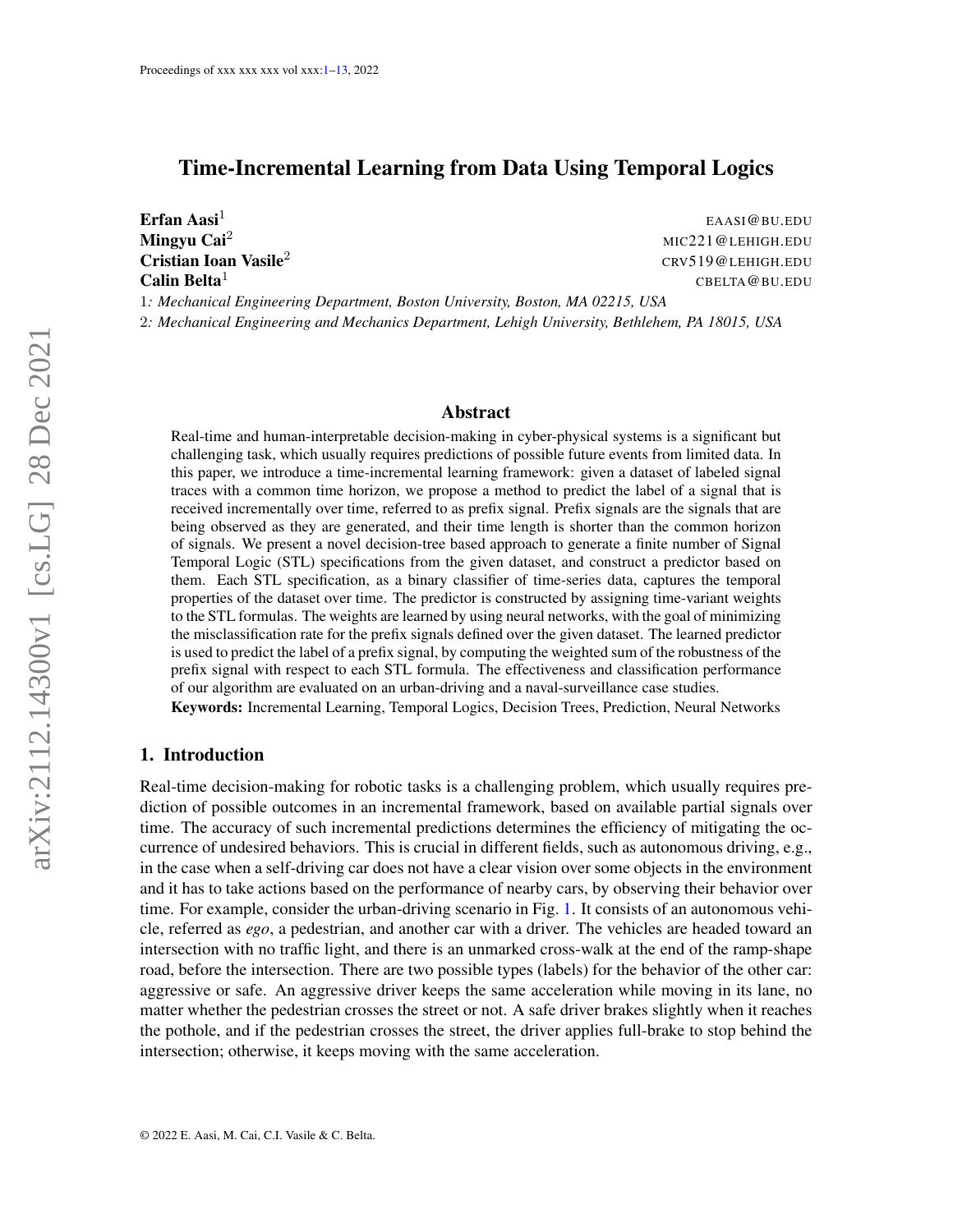Predicting the behavior label of the human driver is valuable, especially in the case that ego does not have a clear line-of-sight to the pedestrian (because of the uphill shape of the road or presence of the other vehicle). In this situation, if the human driver is predicted as a safe driver, one possible strategy for ego is to follow its actions. In this paper, we focus on a time-incremental learning framework, where a dataset of the other car's behaviors (e.g., position and velocity) and their labels (safe or aggressive) that are recorded offline, is provided to ego. The goal is to develop a method allowing ego to predict whether the human driver is aggressive or safe, by observing its behavior on the fly.

For the same scenario, suppose the time horizon of the scenario is T. A dataset  $S =$  ${s<sup>i</sup>, \ell<sup>i</sup>}_{i=1}^N$ , consisting of N signals  $s<sup>i</sup>$  with time length  $T$  and their corresponding labels  $\ell^i$ , is provided to ego. The signals are the recorded behavior of the other car over time and the labels represent the behavior type of the human driver. This is a two-class classification problem, and the goal is to develop a method allowing ego to classify the real-time behavior of the other car, represented by the prefix signal  $s[0 : t]$ ,  $1 \le t \le T$ . In this paper, to provide interpretable specifications, we use Signal Temporal Logic (STL) [Maler and Nickovic](#page-11-0) [\(2004\)](#page-11-0) to specify the classifiers.

We propose a novel framework to solve such a classification problem, which consists of three main parts and each part takes the given dataset as an input (see Fig.  $2$  (a)). The first

<span id="page-1-0"></span>

Figure 1: Schematic of the urban-driving scenario. The vehicles are moving in a straight line in their lanes (red line for ego and blue line for the other car). The initial points of ego and other car are denoted by  $E_1$  and  $O_1$ , and the goal point of ego is denoted by  $E_2$ , respectively.

part, named *"Signal Analysis"*, analyzes the signals and applies a heuristic method to find a finite number of timepoints along the horizon of signals, referred to as *decision times*. The decision times are the timepoints that are potentially informative for separating the signals into two classes, and they are considered as candidate timepoints for generating classifiers. The next part, *"Classifier Learning*", is responsible for generating classifiers at each decision time, using the given dataset. Here we use decision trees [Breiman et al.](#page-10-0) [\(1984\)](#page-10-0), [Ripley](#page-11-1) [\(2007\)](#page-11-1) to learn the binary classifiers from data, and describe them by STL specifications. Each STL specification captures the temporal properties of the dataset over time. Lastly, by using Neural Networks (NNs) in the *"Classifier Evaluation"* part, we assign time-variant weights to the STL formulas, based on their classification performance for the prefix signals defined over the given dataset. The weighted conjunction of the STL formulas, interpreted as a weighted STL (wSTL) formula [Mehdipour et al.](#page-11-2) [\(2020\)](#page-11-2), is considered as the output of "Classifier Evaluation", and the predictor is constructed based on that. The effectiveness and prediction power of our framework are evaluated on the above urban-driving and a naval surveillance case studies.

Note that a trivial solution to this problem is to apply an offline supervised learning method to the given dataset, learn an STL formula, and construct a monitor [Maler and Nickovic](#page-11-0) [\(2004\)](#page-11-0) to predict the label of prefix signals. The main limitation of this approach is that the output of a monitor is inconclusive for the prefix signals with time lengths shorter than the horizon of the learned STL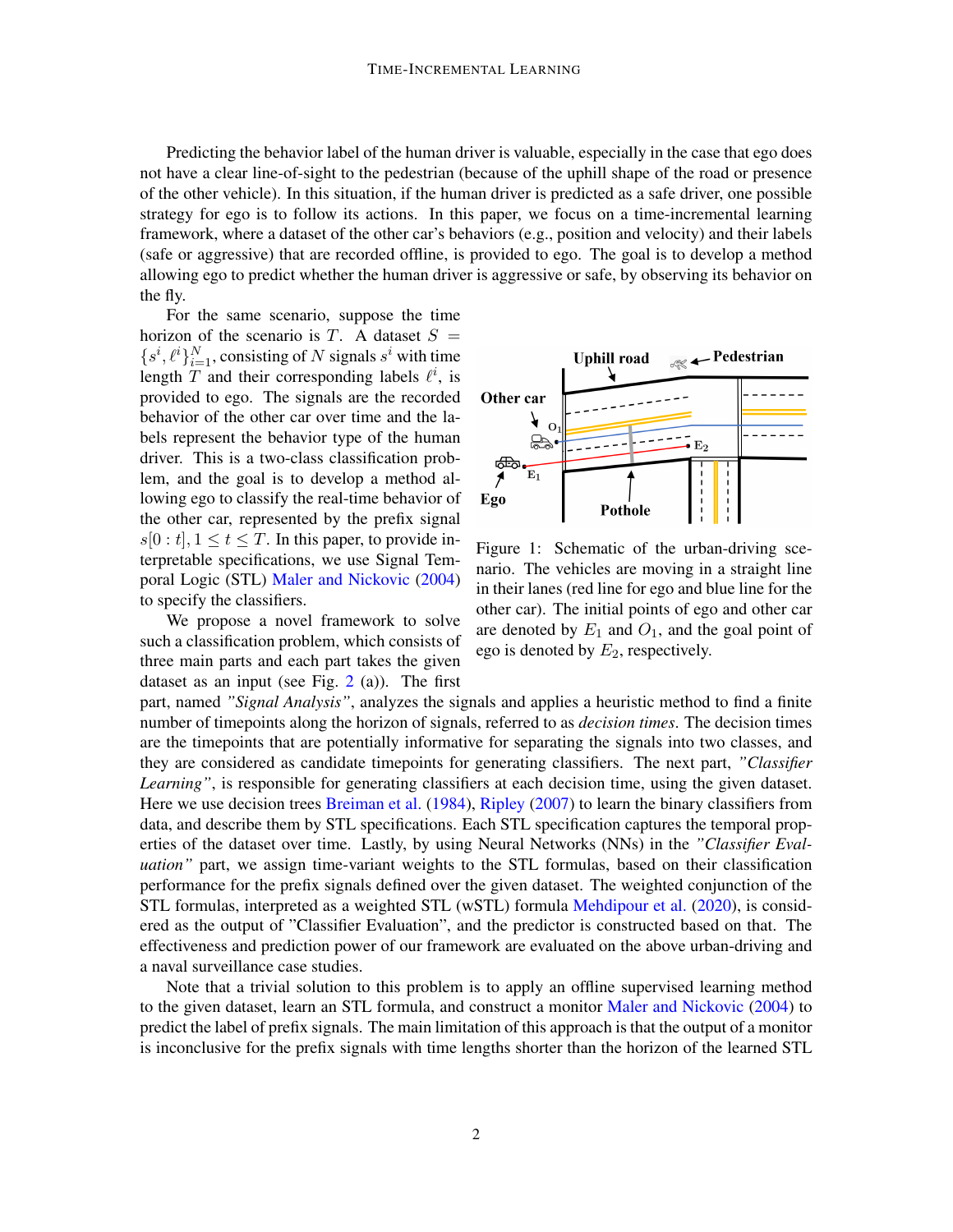formula, which makes it impractical for the time-incremental learning framework. Our approach addresses this limitation by providing predictions for all timepoints along the signal horizon.

## 1.1. Related Work

Understanding the performance and detecting the desired behaviors of robotic systems from their execution traces have attracted a lot of attention recently. Most approaches are based on Machine Learning (ML) from data. Existing ML techniques usually construct a high-dimensional surface in the feature space, but they do not provide any insight on the meaning of the surfaces, which is particularly important for decision-making and prediction. This limitation has been recently addressed by integrating formal methods, and expressing classifiers as temporal logic formulas [Clarke](#page-10-1) [et al.](#page-10-1) [\(1986\)](#page-10-1) in [Bartocci et al.](#page-10-2) [\(2014\)](#page-10-2), [Mohammadinejad et al.](#page-11-3) [\(2020b\)](#page-11-3), [Bombara et al.](#page-10-3) [\(2016\)](#page-10-3), [Xu](#page-12-1) [et al.](#page-12-1) [\(2019\)](#page-12-1), [Hoxha et al.](#page-11-4) [\(2018\)](#page-11-4), [Jha et al.](#page-11-5) [\(2019\)](#page-11-5), [Ketenci and Gol](#page-11-6) [\(2019\)](#page-11-6), [Jin et al.](#page-11-7) [\(2015\)](#page-11-7), [Nei](#page-11-8)[der and Gavran](#page-11-8) [\(2018\)](#page-11-8), [Aasi et al.](#page-10-4) [\(2021\)](#page-10-4). Initial attempts for learning temporal logic properties from data focused on finding the optimal parameters for fixed formula structures [Bakhirkin et al.](#page-10-5) [\(2018\)](#page-10-5), [Bartocci et al.](#page-10-6) [\(2015\)](#page-10-6) [Asarin et al.](#page-10-7) [\(2011\)](#page-10-7), [Hoxha et al.](#page-11-4) [\(2018\)](#page-11-4), [Jin et al.](#page-11-7) [\(2015\)](#page-11-7). To learn both formula structure and its parameters, supervised classification methods are proposed, such as [Kong et al.](#page-11-9) [\(2016\)](#page-11-9) based on lattice search technique, and later in [Bombara et al.](#page-10-3) [\(2016\)](#page-10-3) based on decision tree algorithm. There are other approaches in literature for learning temporal logic formulae, i.e., clustering [Vazquez-Chanlatte et al.](#page-11-10) [\(2017\)](#page-11-10), [Bombara and Belta](#page-10-8) [\(2017\)](#page-10-8), uncertainty-aware inference [Baharisangari et al.](#page-10-9) [\(2021\)](#page-10-9), swarm STL inference [Yan et al.](#page-12-2) [\(2019\)](#page-12-2), mining environment assumptions [Mohammadinejad et al.](#page-11-11) [\(2020a\)](#page-11-11), and active learning [Linard and Tumova](#page-11-12) [\(2020\)](#page-11-12).

In [Aasi et al.](#page-10-4) [\(2021\)](#page-10-4), we proposed a boosted learning method, called *Boosted Concise Decision Trees (BCDTs)*, for learning STL specifications, to improve on the classification performance and interpretability of existing works. The BCDT combines a set of shallow decision trees i.e. *Concise Decision Trees (CDTs)*, which are empowered by a set of techniques to generate simpler formulae. The final output of the method is provided as a wSTL formula, which consists of the STL formulae from each CDT and their corresponding weights. Recent work [Yan and Julius](#page-12-3) [\(2021\)](#page-12-3) proposed a NN based method to learn the weights of a wSTL formula, from a given dataset. The neurons of their network correspond to subformulas and the output of neurons corresponds to the quantitative satisfaction of the formula.

### 2. Preliminaries

Let  $\mathbb{R}, \mathbb{R}_{\geq 0}, \mathbb{Z}_{\geq 0}$  represent the sets of real, non-negative real, and non-negative integer numbers, respectively. Given  $a, b \in \mathbb{Z}_{\geq 0}$ , we abuse the notation and use  $[a, b] = \{t \in \mathbb{Z}_{\geq 0} \mid a \leq t \leq b\}.$ A discrete-time signal s with time horizon  $T \in \mathbb{Z}_{\geq 0}$  is a function  $s : [0, T] \to \mathbb{R}^n$  that maps each discrete time point  $t \in [0, T]$  to an *n*-dimensional vector  $s(t)$  of real values. We denote the components of signal s as  $s_j, j \in [1, n]$ , and the prefix of s up to time point t by  $s[0:t]$ . Let  $\ell \in C$  =  ${C_p, C_n}$  denote the label of a signal s, where  $C_p$  and  $C_n$  are the labels for the positive and negative classes, respectively. We consider a labeled dataset with N data samples as  $S = \{s^i, \ell^i\}_{i=1}^N$ , where  $s^i$  is the  $i^{th}$  signal and  $\ell^i \in C$  is its corresponding label. A *prefix dataset*  $S[0:t_k]$  *with horizon*  $t_k$ , is the dataset consisting of prefix signals with horizon  $t_k$  and their labels, denoted by  $\{s^i[0:t_k], \ell^i\}_{i=1}^N$ . The cardinality of a set is shown by  $|\cdot|$ , an empty set is denoted by  $\varnothing$ , and a vector of zeros is denoted by  $\emptyset$ .

Signal Temporal Logic (STL): STL was introduced in [Maler and Nickovic](#page-11-0) [\(2004\)](#page-11-0) to handle real-valued, dense-time signals. Informally, the STL specifications used in this paper are made of predicates defined over signal components in the form of  $s_i(t) \sim \pi$ , where  $\pi \in \mathbb{R}$  is threshold and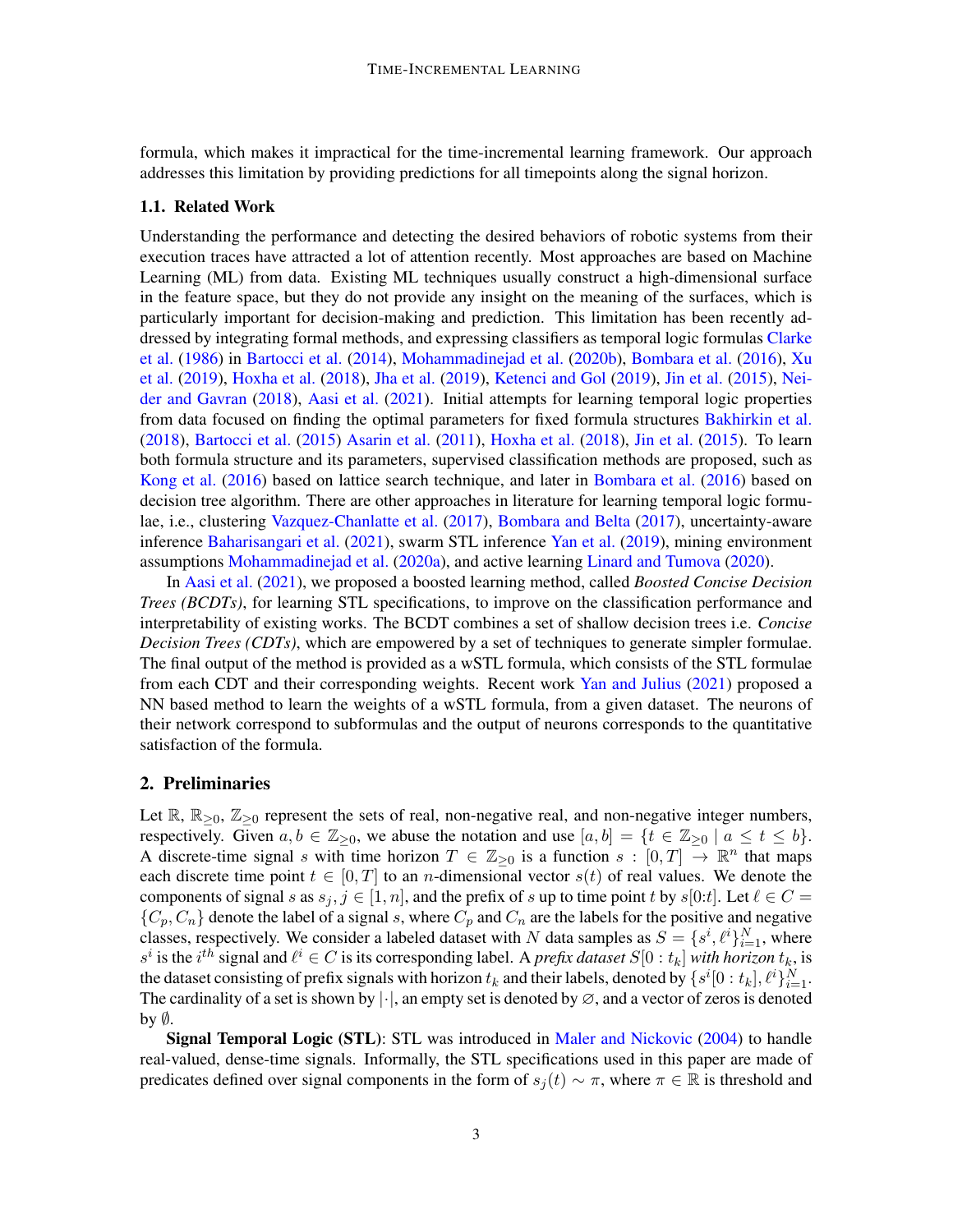∼∈ {≥, <}, which are connected using Boolean operators, such as ¬ (*negation*), ∧ (*conjunction*), ∨ (*disjunction*), and temporal operators, such as  $G_{[a,b]}$  (*always*) and  $F_{[a,b]}$  (*eventually*). The semantics of STL are defined over signals. For example, formula  $\phi_1 = \mathbf{G}_{[2,5]}s_1 < 4$  means that, for all times 2,3,4,5, component  $s_1$  of a signal s is less than 4, while formula  $\phi_2 = \mathbf{F}_{[3,10]}s_2 > 4$  expresses that at some time between 3 and 10,  $s_2(t)$  becomes larger than 4.

STL has both qualitative (Boolean) and quantitative semantics. We denote Boolean satisfaction of a formula  $\phi$  at time t by  $s(t) \models \phi$ . For the quantitative semantics, the robustness degree Donze [and Maler](#page-10-10) [\(2010\)](#page-10-10), [Fainekos and Pappas](#page-10-11) [\(2009\)](#page-10-11), denoted by  $\rho(s, \phi, t)$ , captures the degree of satisfaction of a formula  $\phi$  at time t by a signal s. For simplicity of notation, we use  $s \models \phi$  and  $\rho(s, \phi)$ as short for  $s(0) \models \phi$  and  $\rho(s, \phi, 0)$ , respectively. Boolean satisfaction  $s \models \phi$  corresponds to nonnegative robustness ( $\rho(s, \phi) \geq 0$ ), while violation corresponds to negative robustness ( $\rho(s, \phi) < 0$ ). The minimum amount of time required to decide the satisfaction of a STL formula  $\phi$  is called its horizon, and is denoted by  $hrz(\phi)$ . For example, the horizons of the two example formulas  $\phi_1$  and  $\phi_2$  given above are 5 and 10, respectively.

Parametric STL (PSTL): PSTL [Asarin et al.](#page-10-7) [\(2011\)](#page-10-7) is an extension of STL, where the threshold  $\pi$  in the predicates and the endpoints a and b of the time intervals in the temporal operators are parameters. A specific valuation of a PSTL formula  $\psi$  under the parameter values  $\theta \in \Theta$  is denoted by  $\psi_{\theta}$ , where  $\Theta$  is the set of all possible valuations of the parameters.

**Weighted STL (wSTL):** wSTL [Mehdipour et al.](#page-11-2) [\(2020\)](#page-11-2) is another extension of STL with the same qualitative semantics as STL, but its robustness degree is modulated by the weights associated with the Boolean and temporal operators. In this paper, we focus on a fragment of wSTL, with weights on conjunctions only. For example, for the wSTL formula  $\phi_1 \wedge^{\alpha} \phi_2$ ,  $\alpha = {\alpha_1, \alpha_2} \in \mathbb{R}^2_{\geq 0}$ , for the case of  $\rho(\phi_1, s), \rho(\phi_2, s) \leq 0$ , its robustness is computed as  $min(\alpha_1 \cdot \rho(\phi_1, s), \alpha_2 \cdot \rho(\phi_2, \overline{s})),$ where the weights capture the importance of each formula in computing the robustness.

## 3. Problem Formulation and Approach

We first provide some definitions for the problem formulation.

**Predictor:** The predictor  $Pred_{\Phi}(s[0:t]) = \ell(t) \in C$  is a function that maps prefix signal  $s[0 : t]$  to a label  $\ell(t) \in \{C_p, C_n\}$ , which represents the satisfaction prediction of  $s[0 : t]$  at time t with respect to the STL formula  $\phi$ .  $Pred_{\Phi}(s[0 : t]) = C_p$ , if  $s[0 : t] \models \phi$ ; otherwise,  $Pred_{\Phi}(s[0:t]) = C_n.$ 

**Timepoint MisClassification Rate (TMCR):** We define the TMCR at time step  $t$ , with respect to predictor  $Pred_{\Phi}$ , as below, where  $\tilde{\ell}^{i}(t) = Pred_{\Phi}(s^{i}[0:t])$ :

$$
TMCR(Pred_{\Phi}, t) = \sum_{i=1}^{N} \frac{|\{s^{i}[0:t] \mid (\tilde{\ell}^{i}(t) = C_{p} \land \ell^{i} = C_{n}) \lor (\tilde{\ell}^{i}(t) = C_{n} \land \ell^{i} = C_{p})\}|}{N}
$$

Incremental MisClassification Rate (IMCR): The IMCR is defined as the vector of TMCR values over the time horizon of signals, denoted by:

$$
IMCR(Pred_{\Phi}) = [TMCR(Pred_{\Phi}, 0), TMCR(Pred_{\Phi}, 1), ..., TMCR(Pred_{\Phi}, T)]
$$

<span id="page-3-0"></span>**Problem 1** Given a labeled data set  $S = \{(s^i, \ell^i)\}_{i=1}^N$ , find an STL formula  $\Phi$  and its correspond*ing predictor*  $Pred_{\Phi}$ *, such that the*  $IMCR(Pred_{\Phi})$  *is minimized.*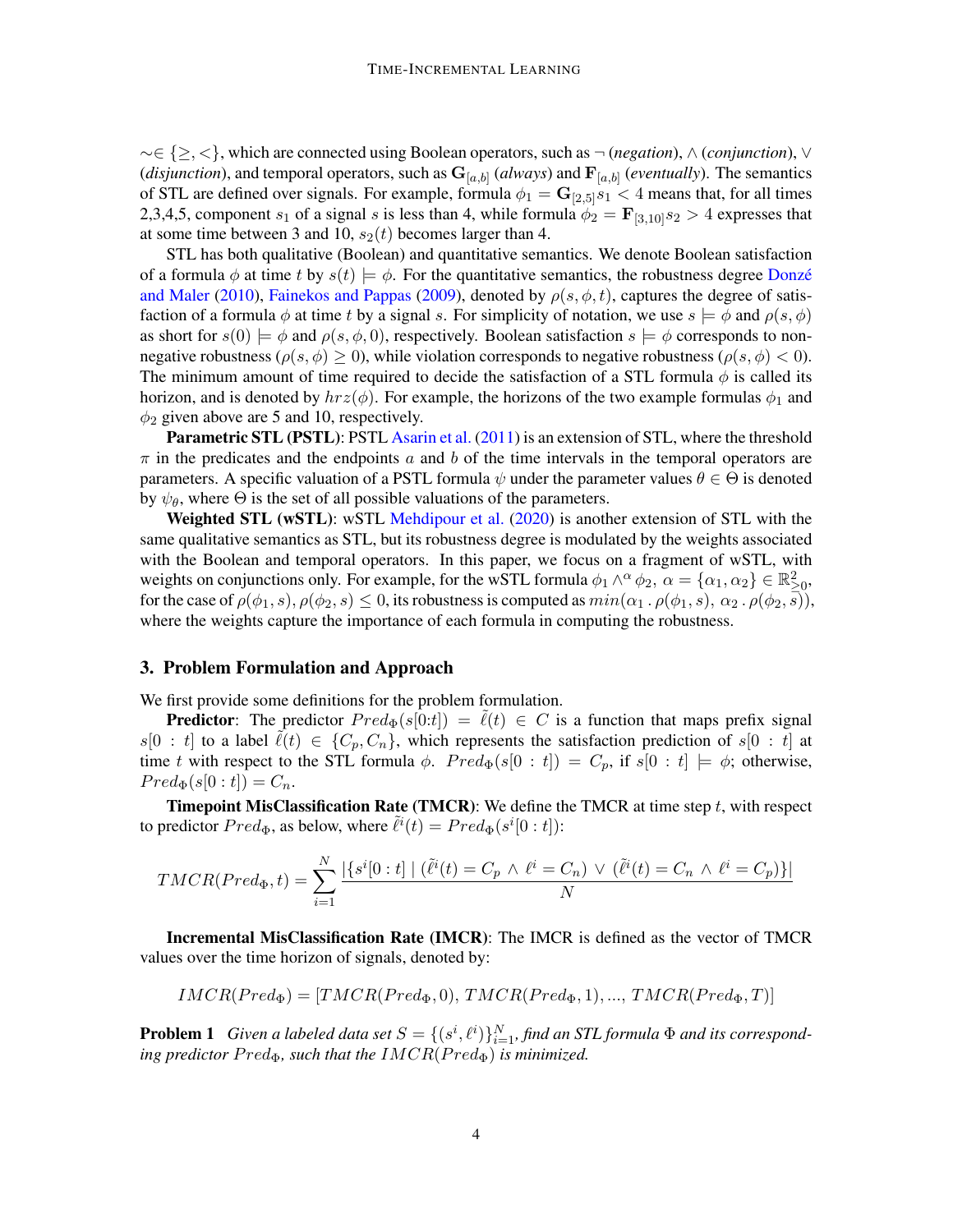Our approach to Pb. [1](#page-3-0) is illustrated in Fig. [2](#page-4-0) (a). Our framework consists of three main components: (i) "Signal Analysis", described in Sec. [4,](#page-4-1) applies a heuristic signal analysis method on the given dataset to find a finite number of potentially informative timepoints, referred as decision times and denoted by the set  $\mathcal{T} = \{t_k\}_{k=1}^K$ ; (ii) "Classifier Learning", described in Sec. [5,](#page-5-0) generates an STL formula for each decision time  $t_k$  in  $\mathcal T$  by using a decision tree method. The set of generated STL formulas is denoted by  $F = {\phi_k}_{k=1}^K$ ; (iii) "Classifier Evaluation", explained in Sec. [6,](#page-6-0) assigns a time-dependent weight distribution to the STL formulas in  $F$ , which captures the prediction performance of each STL formula over time. The output of this part is considered as the wSTL formula  $\Phi = \bigwedge_k \omega_k(t) \phi_k$  and a predictor  $Pred_{\Phi}$  is constructed based on that.

We refer to our approach as a framework, because we provide a general framework consisting of a class of algorithms, where each algorithm can be replaced by other methods in literature, i.e., the heuristic method used in "Signal Analysis" part can be replaced by other signal analysis techniques in the literature, to find the decision times.

<span id="page-4-0"></span>

Figure 2: (a): Schematic of our framework, (b) Positive-negative distance in naval scenario. Based on the "Signal Analysis" part, the decision times are considered as  $\mathcal{T} = \{t_1, t_2, ..., t_8\}$ .

### <span id="page-4-1"></span>4. Signal Analysis

Given the dataset  $S$ , the main role of the "Signal Analysis" part is to analyze the signals of the dataset over time and find a finite number of timepoints, referred to as decision times. The decision times, denoted by  $t_k$ , are the timepoints that are potentially informative for classifying the prefix dataset  $S[0 : t_k]$  into two classes, and they are considered as candidate timepoints for generating classifiers. Here we propose a heuristic method, based on the distance function among the signals, to find the decision times.

A commonly used distance function for the case of multi-dimensional time-series data is the Euclidean distance. For two signals  $s^1$  and  $s^2$ , the Euclidean distance [Bombara and Belta](#page-10-8) [\(2017\)](#page-10-8) is defined as  $d^2(s^1, s^2) = \sum_{j=1}^n \sum_{t=0}^T (s_j^1(t) - s_j^2(t))^2$ . Inspired by this, we define the *timepoint Euclidean distance* as  $d^2(s^1, s^2, t) = \sum_{j=1}^n (s_j^1(t) - s_j^2(t))^2$ ,  $\forall t \in \{0, ..., T\}$ . In the dataset S, the set of signals with positive labels are indexed by  $h \in \{1, ..., N_p\}$  and with negative labels by  $g \in \{1, ..., N_n\}$ , respectively, such that  $N_p + N_n = N$ . We define the *positive-negative distance* in the dataset  $S$  as:

<span id="page-4-2"></span>
$$
d_{pn}^2(t) = \sum_{j=1}^n \sum_{h=1}^{N_p} \sum_{g=1}^{N_n} (s_j^h(t) - s_j^g(t))^2 \quad , \quad \forall t \in \{0, ..., T\}
$$
 (1)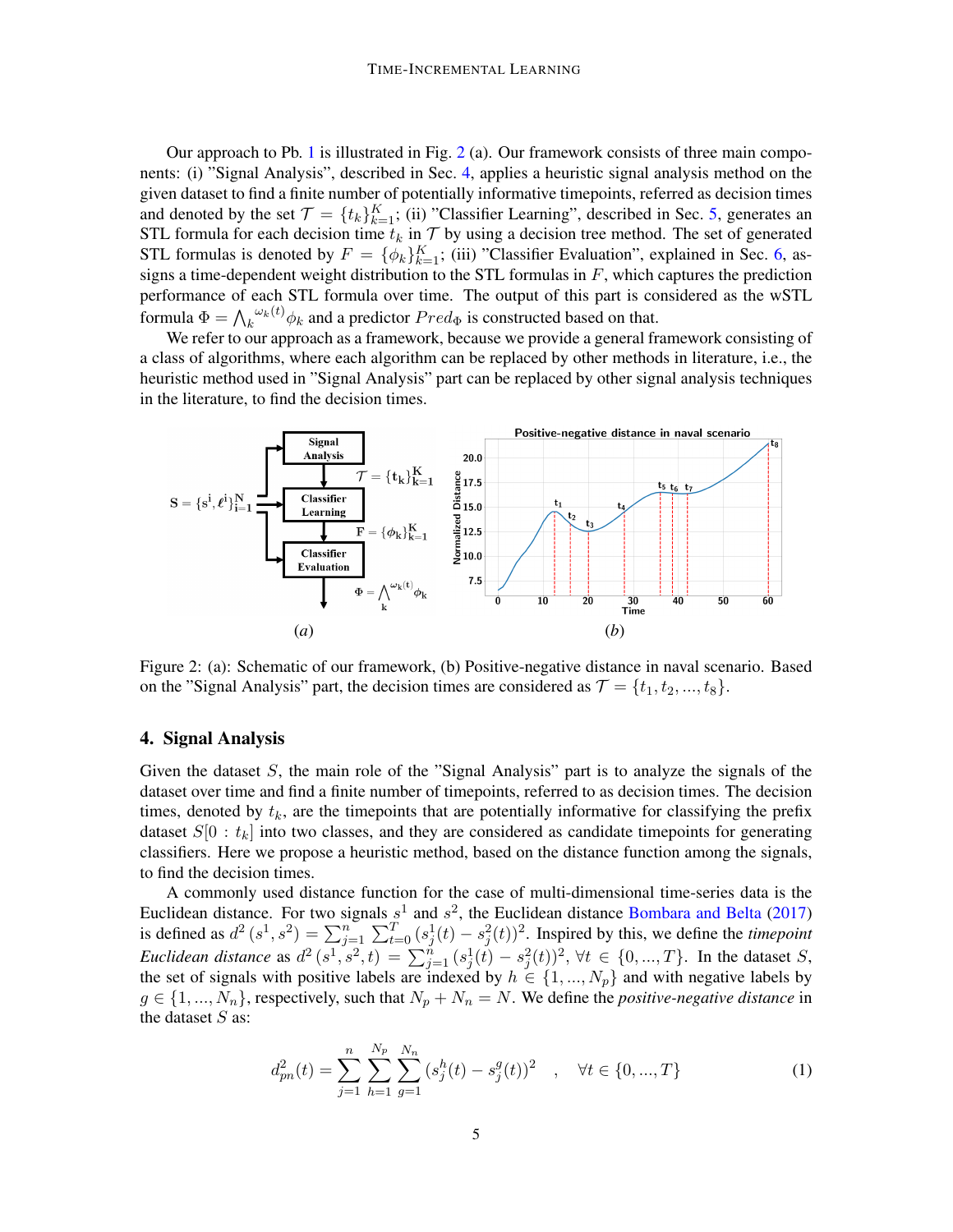We use [\(1\)](#page-4-2) as a metric to evaluate the separation between the positive and negative labeled signals from the dataset  $S$  over time. As a simple, easy to compute heuristic method, we consider the decision times as the timepoints that the first- or second-order discrete derivatives of the function in [\(1\)](#page-4-2) are zero. Intuitively, these timepoints are the times that the positive and negative signals are locally at the furthest or the closest distance from each other (first-order derivatives), or the switching points for the evolution of the positive-negative distance over time (secondorder derivatives). Also, we consider the horizon  $T$  of signals as a decision time, to evaluate the whole traces of signals over time. The set of decision times is denoted by  $\mathcal{T} = \{t_k\}_{k=1}^K$ , where  $\forall k \in \{1, ..., K\} : t_k \in \mathbb{Z}_{\geq 0}, 1 \leq t_k \leq T$ . In Fig. [2](#page-4-0) (b), the evolution of the positive-negative distance is depicted over time for the naval surveillance case study, described in Sec. [7.2.](#page-9-0) Note that a trivial solution to Pb. [1](#page-3-0) is to generate classifiers at every timepoint along the horizon of the signals, but obviously this is highly inefficient and computationally expensive. We compare the efficiency and the prediction accuracy of this trivial solution and our heuristic method in Sec. [7.](#page-7-0)

## <span id="page-5-0"></span>5. Classifier Learning

The next component, "Classifier Learning", takes as input the set of decision times  $\tau$  from the "Signal Analysis" part, in addition to the dataset S. "Classifier Learning" is responsible for generating classifiers at each decision time  $t_k$  on the prefix dataset  $S[0 : t_k]$ . To provide interpretable specifications for the classifiers and inspired by [Aasi et al.](#page-10-4) [\(2021\)](#page-10-4); [Bombara et al.](#page-10-3) [\(2016\)](#page-10-3), we use the decision tree method  $\mathcal E$  in Alg. [1](#page-6-1) to construct the classifiers. For each decision time  $t_k \in \mathcal T$ , Alg. [1](#page-6-1) is used to grow a decision tree  $tree_k$ , where each  $tree_k$  is translated to a corresponding STL formula  $\phi_k$ . The structure of the method and its details are presented in [Bombara et al.](#page-10-3) [\(2016\)](#page-10-3), and here we explain it briefly.

The algorithm has three meta parameters: 1) PSTL primitives  $P$ , where we use the first-order primitives described as  $\mathcal{P}_1 = \{ \mathbf{G}_{[t_0,t_1]}(s_j \sim \pi), \mathbf{F}_{[t_0,t_1]}(s_j \sim \pi) \}$ , 2) impurity measure  $\mathcal{J}$ , where we use the extended misclassification gain impurity measure from [Bombara et al.](#page-10-3) [\(2016\)](#page-10-3), and 3) the stopping conditions *stop*, where we stop the growth of the trees when they reach a given depth. Alg. [1](#page-6-1) is recursive and takes as input (1) the prefix dataset  $S[0:t_k] = \{s^i[0:t], \ell^i\}_{i=1}^N$ , (2) the path formula to reach the current node  $\phi^{path}$ , and (3) the current depth level h.

At the beginning of the algorithm, the stopping conditions are checked (line [4\)](#page-6-1), and if they are satisfied, a single leaf that is assigned with label  $c^* \in C$  is returned (lines [5-6\)](#page-6-1), where  $p(S|0:$  $[t_k]$ ,  $c$ ;  $\phi^{path}$ ) captures the classification quality based on the impurity measure. If the stopping conditions are not satisfied, an optimal STL formula among all the possible valuations of the first-order primitives is found (line [7\)](#page-6-1), denoted by  $\phi^*$ , and assigned to a new non-terminal node in the tree (line [8\)](#page-6-1). Next, the prefix dataset  $S[0 : t_k]$  is partitioned according to the optimal formula, to the satisfying and violating prefix datasets  $S_{\perp}[0 : t_k]$  and  $S_{\perp}[0 : t_k]$ , respectively (line [9\)](#page-6-1), and the construction of the tree is followed on the left and right subtrees of the current node (lines [10-11\)](#page-6-1). Note that the main difference of Alg. [1](#page-6-1) and the method in [Bombara et al.](#page-10-3) [\(2016\)](#page-10-3), is that the decision tree tree<sub>k</sub> constructed by Alg. [1](#page-6-1) is based on the prefix dataset  $S[0:t_k]$  for each decision time  $t_k \in \mathcal{T}$ . Each decision tree tree<sub>k</sub> is translated to a corresponding STL formula  $\phi_k$ , using the translation method in [Bombara et al.](#page-10-3) [\(2016\)](#page-10-3). The output of the "Classifier Learning" is the set of STL formulas  $F = {\phi_k}_{k=1}^K$ , where  $\forall \phi_k \in F : hrz(\phi_k) \leq t_k$ .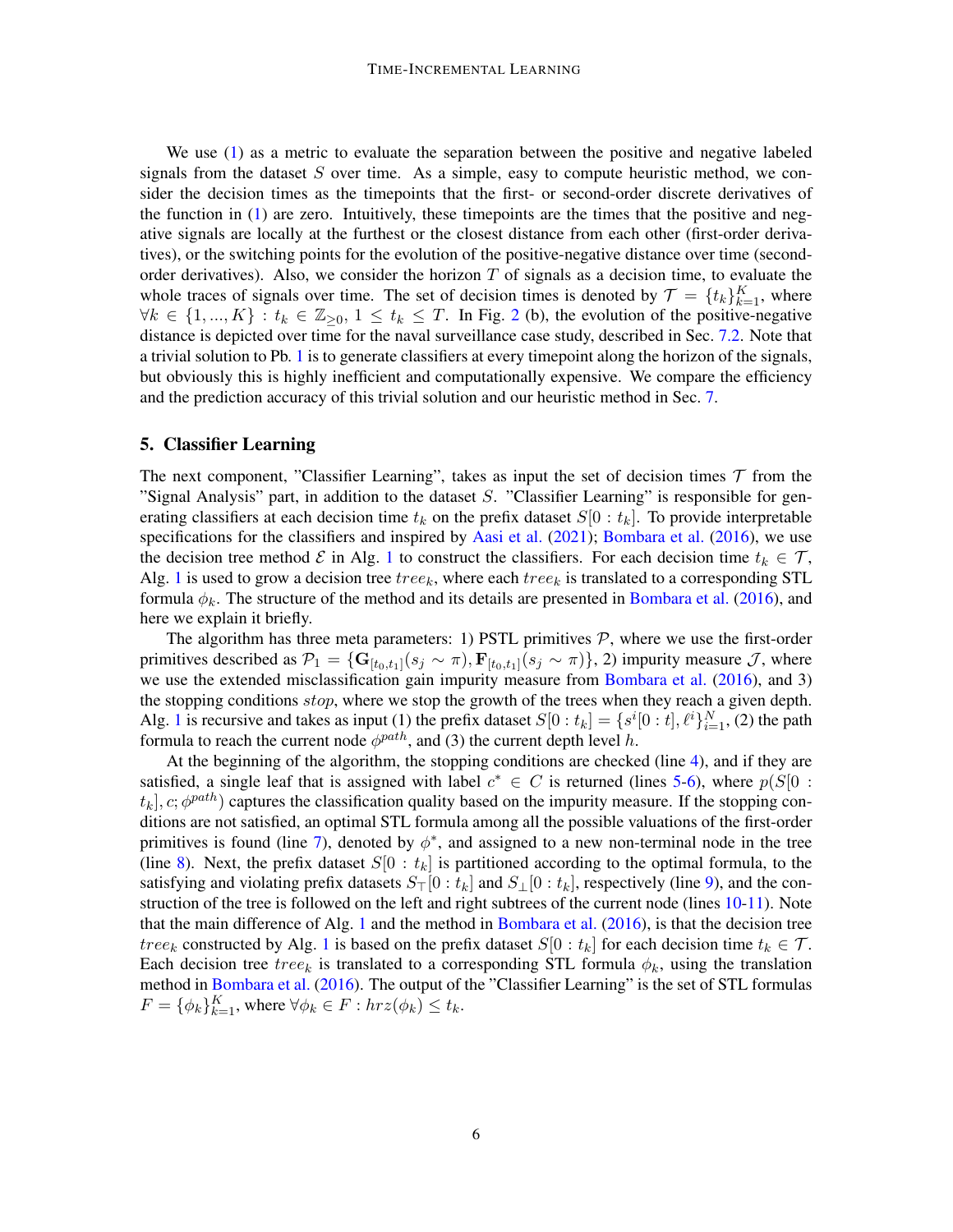<span id="page-6-1"></span>**Algorithm 1** Decision Tree Construction Method  $\mathcal{E}$ 

- 1: Meta-Parameters: PSTL primitives  $P$ , impurity measure  $J$ , stopping conditions stop
- 2: Input: prefix dataset  $S[0:t_k],$  path formula  $\phi^{path}$ , current depth level  $h$
- 3: **Output:** sub-tree  $tree_k$
- 4: if  $stop(\phi^{path}, h, S[0:t_k])$  then 5:  $c^* = \text{argmax}_{c \in C} \{ p(S[0 : t_k], c; \phi^{path}) \}$
- 6: return  $leaf(c^*)$ 7:  $\phi^* = \operatorname{argmax}_{\psi \in \mathcal{P}, \theta \in \Theta} \mathcal{J}(S[0:t_k], partition(S[0:t_k], \phi_\theta \land \phi^{path}))$
- 8:  $tree_k \leftarrow non-terminal(\phi^*)$
- 9:  $S_{\top}[0 : t_k], S_{\perp}[0 : t_k] \leftarrow partition(S[0 : t_k], \phi^{path} \wedge \phi^*)$
- 10:  $tree_k.left \leftarrow \mathcal{E}(S_{\top}[0:t_k], \phi^{path} \wedge \phi^*, h+1)$
- 11:  $tree_k.right \leftarrow \mathcal{E}(S_\perp[0:t_k], \phi^{path} \wedge \neg \phi^*, h+1)$
- 12: return  $tree_k$

### <span id="page-6-0"></span>6. Classifier Evaluation

The final component of our framework, "Classifier Evaluation", takes as input the given dataset S and the set of generated STL formulas  $F = {\phi_k}_{k=1}^K$ . "Classifier Evaluation" assigns a nonnegative, time-variant weight distribution to the formulas, denoted by  $\omega(t) = {\{\omega_k(t)\}}_{k=1}^K$ , based on the classification performance of the formulas over time. In Alg. [2,](#page-7-1) we present a method to find the weights of the formulas  $\omega(t)$  over time. With slight abuse of notation, we denote the column vector of the weights at time t by  $\omega(t)$ , which is a  $K \times 1$  array. In Alg[.2,](#page-7-1) we desire to find the  $K \times T$ dimensional matrix  $\Omega = [\omega(0), \omega(1), ..., \omega(T)]$  that includes the vectors of the weights over time.

First, we introduce some notations: at each time step  $t$ , the subset of the formulas in  $F$  that have a horizon less than or equal t is denoted by  $F_t^{\leq}$  $t_t^{\leq}$ , and the rest of the formulas that have higher horizon are denoted by  $F_t^>$ . Note that  $F_t^{\leq} \cap F_t^> = \emptyset$  and  $F_t^{\leq} \cup F_t^> = F$ . The main reason for this partitioning is that at each time step t and for a prefix signal  $s^i[0:t]$ , the formulas in  $F_t^{\leq}$  $t<sub>t</sub>$  are able to predict a label for  $s^i[0:t]$ , based on their satisfaction or violation with respect to the prefix signal. However, the set of formulas in  $F_t^$  may not be conclusive enough to predict a label and they need more time instances of the prefix signal. It is clear that at  $t = 0, F_0^{\leq} = \emptyset$  and  $F_0^{\geq} = F$ , and at  $t = T$ ,  $F_T^{\leq} = F$  and  $F_T^{\geq} = \varnothing$ .

Alg. [2](#page-7-1) takes as input the dataset S and the set of STL formulas F. The subsets  $F_0^{\leq}$  $V_0^{\le}$  and  $F_0^>$ and the weight vector  $\omega(0)$  are initialized by  $\varnothing, F$ , and the zero vector  $\emptyset$ , respectively (line [3\)](#page-7-1). For each time step t along the horizon of signals (line [4\)](#page-7-1), the subsets of formulas  $F_t^{\leq}$  $t_t^{\le}$  and  $F_t^>$  are computed by the *partition\_formulas* function (line [5\)](#page-7-1). This function compares the horizons of the formulas in F with the current time step t, and partitions them into  $F_t^{\leq}$  $t_t^{\le}$  and  $F_t^>$ . If there is no update in the subset  $F_t^{\leq}$  $t_t^{\leq}$  compared to the previous time step (line [6\)](#page-7-1), the same weight vector from the previous time step is used for the current time (line [7\)](#page-7-1). If the set  $F_t^{\leq}$  $t_i^{\leq}$  is updated (line [8\)](#page-7-1), first, we construct the prefix dataset  $S[0 : t]$  (line [9\)](#page-7-1). Then, the robustness of the prefix signals in  $S[0 : t]$ are computed with respect to the formulas in  $F_t^{\leq}$  $t_t^{\leq}$ , by the *compute\_robustness* function, and stored in the robustness matrix  $R_t^{\leq}$  $t_t^{\leq}$  (line [10\)](#page-7-1). The dimensions of the  $R_t^{\leq}$  $\frac{\leq}{t}$  are  $N \times |F_t^{\leq}$  $t_l^{\leq}$ , where the  $i^{\text{th}}$  row contains the robustness of prefix signal  $s^i[0:t]$  with respect to the formulas in  $F_t^{\leq}$  $t^2$ . The robustness matrix  $R_t^{\leq}$  $\frac{1}{t}$  and the labels of the signals  $\{\ell^i\}_{i=1}^N$  are used to learn the weights of the formulas in  $F_t^{\leq}$ that time t, denoted by the vector  $\omega^{\leq}(t)$ , and the weights of the formulas in  $F_t^{\geq}$  are considered as zero, denoted by  $\omega^>(t)$  (line [11\)](#page-7-1). The function  $learn\_weights$  constructs a Neural Network (NN)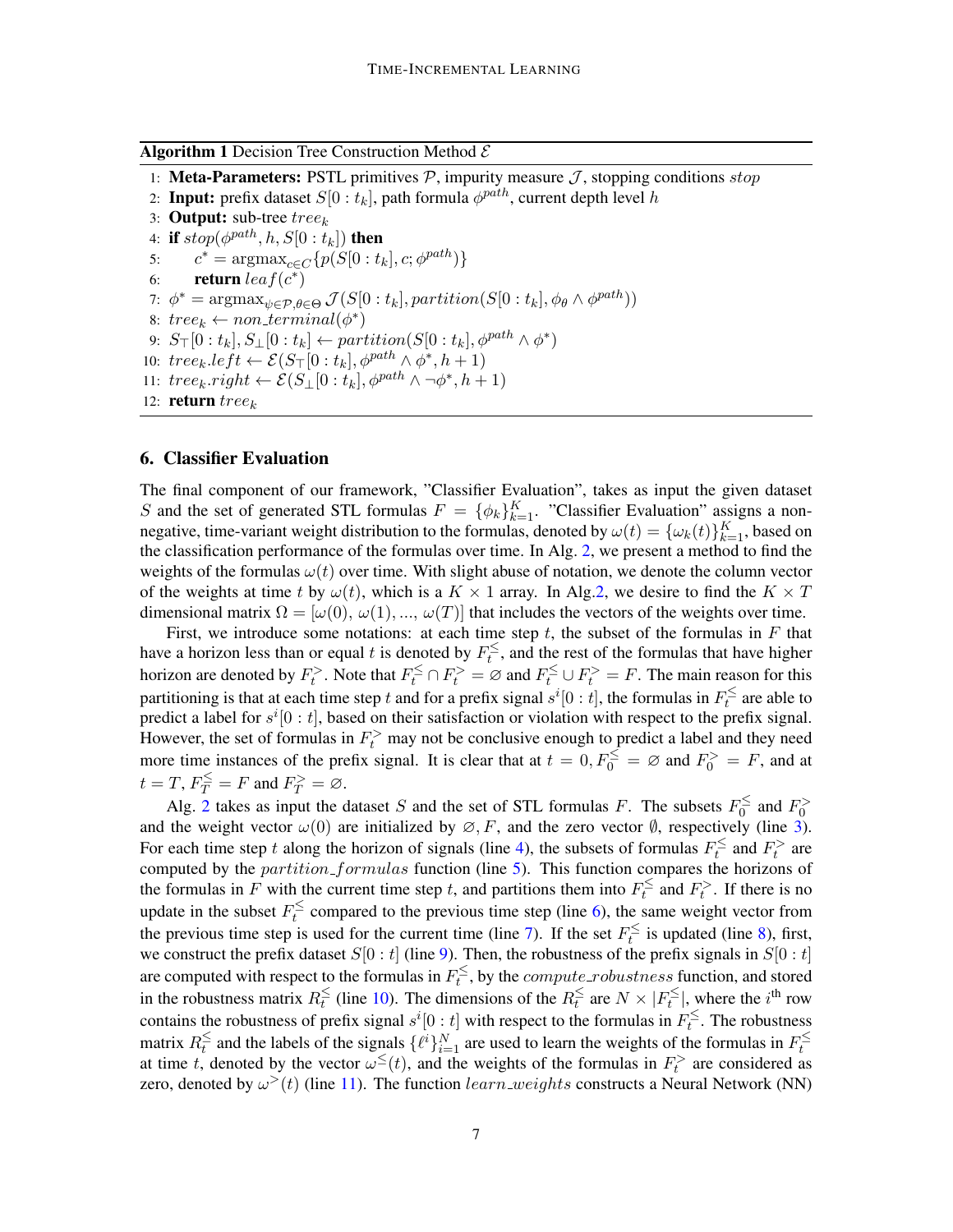to learn the weights of the formulas in  $F_t^{\leq}$  $t_t^{\geq}$ . Using NNs to learn the weights of wSTL formulas has been explored previously in [Yan and Julius](#page-12-3) [\(2021\)](#page-12-3). Inspired by [Cuturi and Blondel](#page-10-12) [\(2017\)](#page-10-12), the differentiable loss function of our designed NN measures the difference between the predicted label of the prefix signal  $s^i[0:t]$ , and its actual label  $\ell^i$  from the dataset S. Finally, the weight vector  $\omega(t)$  is transformed to a column vector (line [12\)](#page-7-1), and added to the weight matrix  $\Omega$ .

<span id="page-7-1"></span>Algorithm 2 Learning the weights of the STL formulas

1: **Input:** dataset  $S = \{s^i, \ell^i\}_{i=1}^N$ , set of STL formulas  $F = \{\phi_k\}_{k=1}^K$ 2: **Output:** matrix of the weights  $\Omega$ 3: Initialize:  $F_0^{\leq} \leftarrow \varnothing, F_0^{\geq} \leftarrow F, \omega(0) \leftarrow \emptyset$ 4: For  $t = 1, ..., T$  : 5:  $F_t^{\leq}$  $t^{\leq}, F_t^{\geq} \leftarrow$  partition\_formulas(F, t) 6: **if**  $F_t^{\leq} = F_{t-}^{\leq}$ ' $\sum\limits_{t=1}^{\infty}$  then 7:  $\omega(t) = \omega(t-1)$ 8: Otherwise 9:  $S[0:t] = \{s^i[0:t], \ell^i\}_{i=1}^N$  $i=1$ 10:  $R_t^{\leq} \leftarrow compute\_robustness(F_t^{\leq})$  $t_t^{\geq}, S[0:t])$ 11:  $\omega^{\leq}(t) \leftarrow learn\_weights(R_t^{\leq})$  $\sum_{t}^{5}$ , { $\ell$ } $_{i=1}^{N}$ ,  $\omega$ <sup>></sup> $(t) \leftarrow \emptyset$ 12:  $\omega(t) = [\omega^{\leq}(t), \omega^{>}(t)]^{\top}$ 13: **return**  $\Omega = [\omega(0), \omega(1), ..., \omega(T)]$ 

The output of the "Classifier Evaluation" is considered as the weighted conjunction of the STL formulas in F, denoted by the wSTL formula  $\Phi = \bigwedge_k \omega_k(t) \phi_k$ . The final output of our framework is considered as  $Pred_{\Phi}$ , which predicts the label of a prefix signal  $s^{i}[0:t]$  as:

$$
Pred_{\Phi}(s^{i}[0:t]) = \tilde{\ell}^{i}(t) = sign\left(\sum_{k=1}^{K} \omega_{k}(t) \cdot \rho(s^{i}[0:t], \phi_{k})\right). \tag{2}
$$

Note that our proposed predictor computes the robustness of the prefix signal as the weighted sum of the robustnesses of each STL formula in  $\Phi$ , which is different from monitoring the wSTL formula  $\Phi$ and computing its robustness by the methods in [Mehdipour et al.](#page-11-2) [\(2020\)](#page-11-2); [Yan and Julius](#page-12-3) [\(2021\)](#page-12-3). The time-dependent nature of the weights adjusts the predictor, based on the classification performance of the STL formulas and the time length of the prefix signals. In Sec. [7,](#page-7-0) we emphasize on the importance of the weight distributions of the STL formulas, by showing the performance of the predictor, with and without considering the weight distributions.

**Remark:** Note that for a formula  $\phi^k$  with  $hrz(\phi_k)$ , the robustness  $\rho(s^i[0:t], \phi_k)$  of a prefix signal  $s^i[0:t]$  is constant for all  $t \geq hrz(\phi_k)$ . Therefore, whenever there is an update in  $F_t^{\leq}$ t compared to  $F_{t-}^{\leq}$  $\sum_{t=1}^{t}$ , the first  $|F_{t-}^{\leq}$  $\sum_{t=1}^{5}$ | columns of the  $R_t^{\leq}$  $\frac{\le}{t}$  are equal to  $R_{t-}^{\le}$  $\sum_{t=1}^{\infty}$ , and the robustness computations are done for the last  $|F_t^{\leq}$  $|t_t^{\leq}| - |F_{t-}^{\leq}$  $\sum_{t=1}^{5}$ | columns of  $R_t^{\leq}$  $\sum_{t=1}^{\infty}$ . This technique improves the efficiency and computational time of our method.

## <span id="page-7-0"></span>7. Case Studies

We demonstrate the usefulness and classification performance of our approach with two case studies. The first one is the urban-driving scenario from Fig. [1,](#page-1-0) implemented in the simulator CARLA [Dosovitskiy et al.](#page-10-13) [\(2017\)](#page-10-13). The second is the naval surveillance scenario from [Kong et al.](#page-11-9) [\(2016\)](#page-11-9). We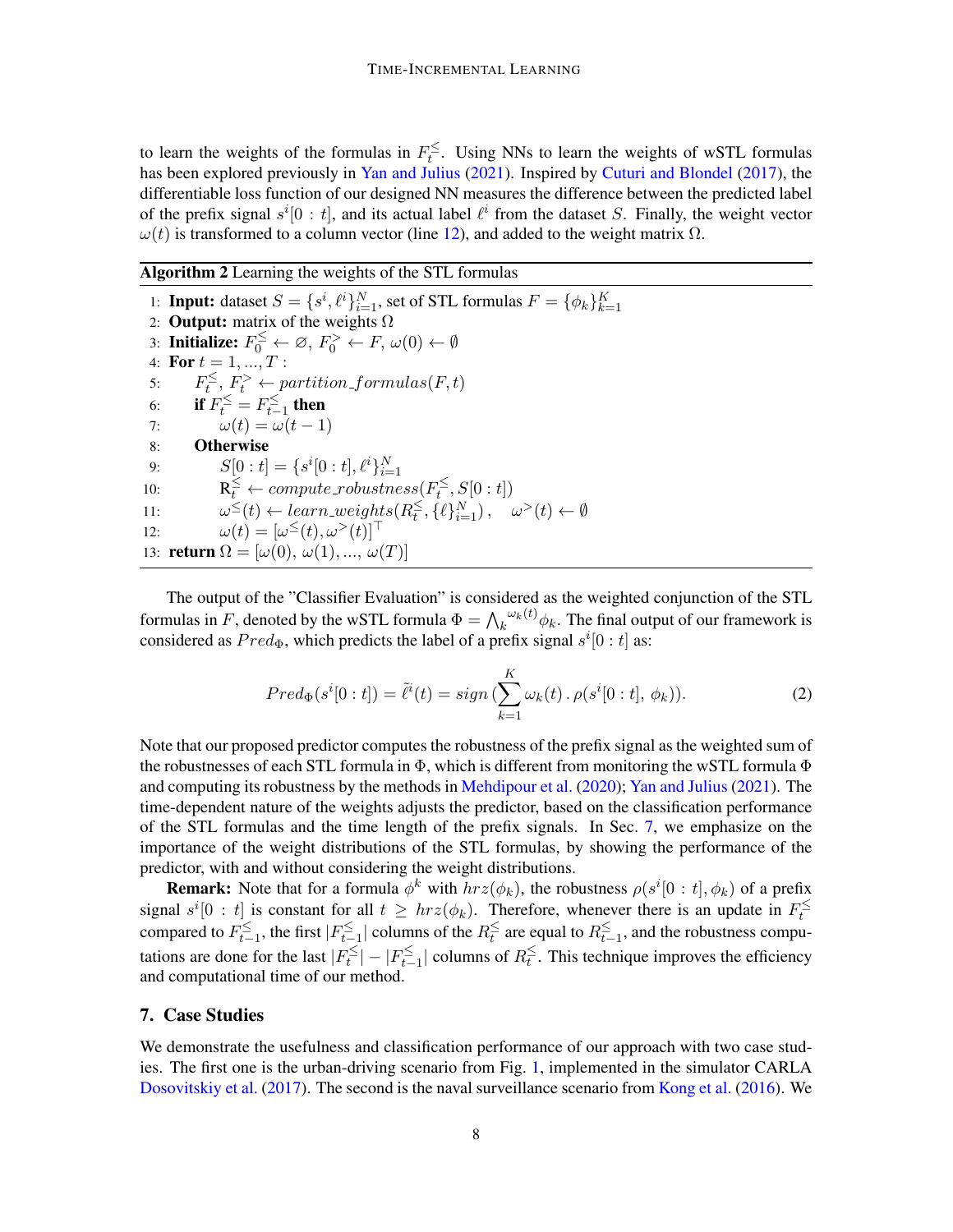compare our framework with two baseline methods. In the first one, referred by *all-times*, instead of choosing a finite number of decision times, we generate classifiers at all time points along the horizon  $T$  of signals. We compare our framework with this baseline method, in the sense of efficiency and classification performance, and show the significance of choosing a finite number of decision times. In the second baseline, referred by *uniform-weights*, we consider an uniform distribution for the weights of formulas at all decision times. The main purpose of comparing our framework with uniform-weights baseline is to emphasize on the importance of considering time-variant weight distributions in the predictor function.

We use Particle Swarm Optimization (PSO) [Kennedy and Eberhart](#page-11-13) [\(1995\)](#page-11-13) to solve the optimization problems in Alg. [1.](#page-6-1) The parameters of the PSO and the NN used in Sec. [6,](#page-6-0) are tuned empirically. In both scenarios, we evaluate our framework with maximum depth of 2 for the decision trees, and with 3-fold cross validation. The execution times are measured based on the system's clock. All computations are done in Python 2, on an Ubuntu 18.04 system with an Intel Core i7 @3.70 GHz processor and 16 GB RAM.

**Remark:** In Alg. [2,](#page-7-1) in the early time steps t when none of the formulas in F have a horizon less than t, the set  $F_t^{\leq}$  $t_t^{\leq}$  is empty and the weights of all formulas in F are zero. In such time steps, for the evaluation of our framework, we assign a value of  $0.5(50\%)$  to  $TMCR(Pred_{\Phi}, t)$ . We make this convention because the predictor is inconclusive and we force it to predict a label based on i.i.d. fair coin tosses.

### 7.1. Urban-driving scenario

Consider the urban-driving scenario from Sec. [1](#page-0-1) and depicted in Fig. [1.](#page-1-0) Ego and the other car are in different, adjacent lanes, moving in the same direction on an uphill road, by applying constant throttles. The throttle of ego is smaller than that of the other car, and the positions of the cars are initialized such that the other car is always ahead of ego. There is a pothole in the middle of the uphill road. We implement this scenario in the simulator CARLA. In our implementation, the cars move uphill in the  $y - z$  plane of the coordinate frame, towards positive y and z directions, with no lateral movements in the x direction. The simulation ends whenever ego gets closer than  $2m$  to its goal point. We assume ego is able to estimate the relative position and velocity of the other car. The dataset of the scenario consists of 300 signals with 477 uniform time-samples per trace. 150 of the signals are for an aggressive driver and 150 are for a safe driver. The signals are 4-dimensional, which are the relative position and velocity of the other car in  $y$  and  $z$  axes.

The "Signal Analysis" part of our framework finds 9 decision times for the dataset, and the wSTL formula from the "Classifier Evaluation" part is  $\Phi = \bigwedge_{k=1}^{9}$  $\omega_k(t)$   $\phi_k$ . As an example formula in one the folds, the STL formula learned for the decision time  $t_1 = 101$  is:  $\phi_1 = (\phi_{11} \land$  $\phi_{12}) \vee (\neg \phi_{11} \wedge \phi_{13})$ , where  $\phi_{11} = F_{[94,100]}(v_y \le 1.12)$ ,  $\phi_{12} = G_{[77,99]}(y \le 11.03)$ , and  $\phi_{13} = G_{[85,88]}(y \le 10.59)$ . For example,  $\phi_{11}$  states that at some timepoint between 94 to 100, the relative velocity of the other car in y-axis gets less than or equal to  $1.12 \, m/s$ . The IMCR comparison of our method with the baseline methods, by the same initialization of the parameters, is shown in Fig. [3](#page-9-1) (a). The runtime of our framework, the uniform-weights, and the all-times baselines are 646s, 671s, and 33158s, respectively. Note that in this scenario, when the other car reaches the pothole, the behavior of safe and aggressive drivers are different. In Fig. [3](#page-9-1) (a), although the IMCR of our framework is close to the uniform-weights method before reaching the pothole, the IMCR of our approach shows better classification performance than the uniform-weights baseline after that. For the all-times baseline, its IMCR is generally better than our framework, over the horizon of signals, but its runtime is drastically larger. Moreover, the all-times baseline generates 477 formulas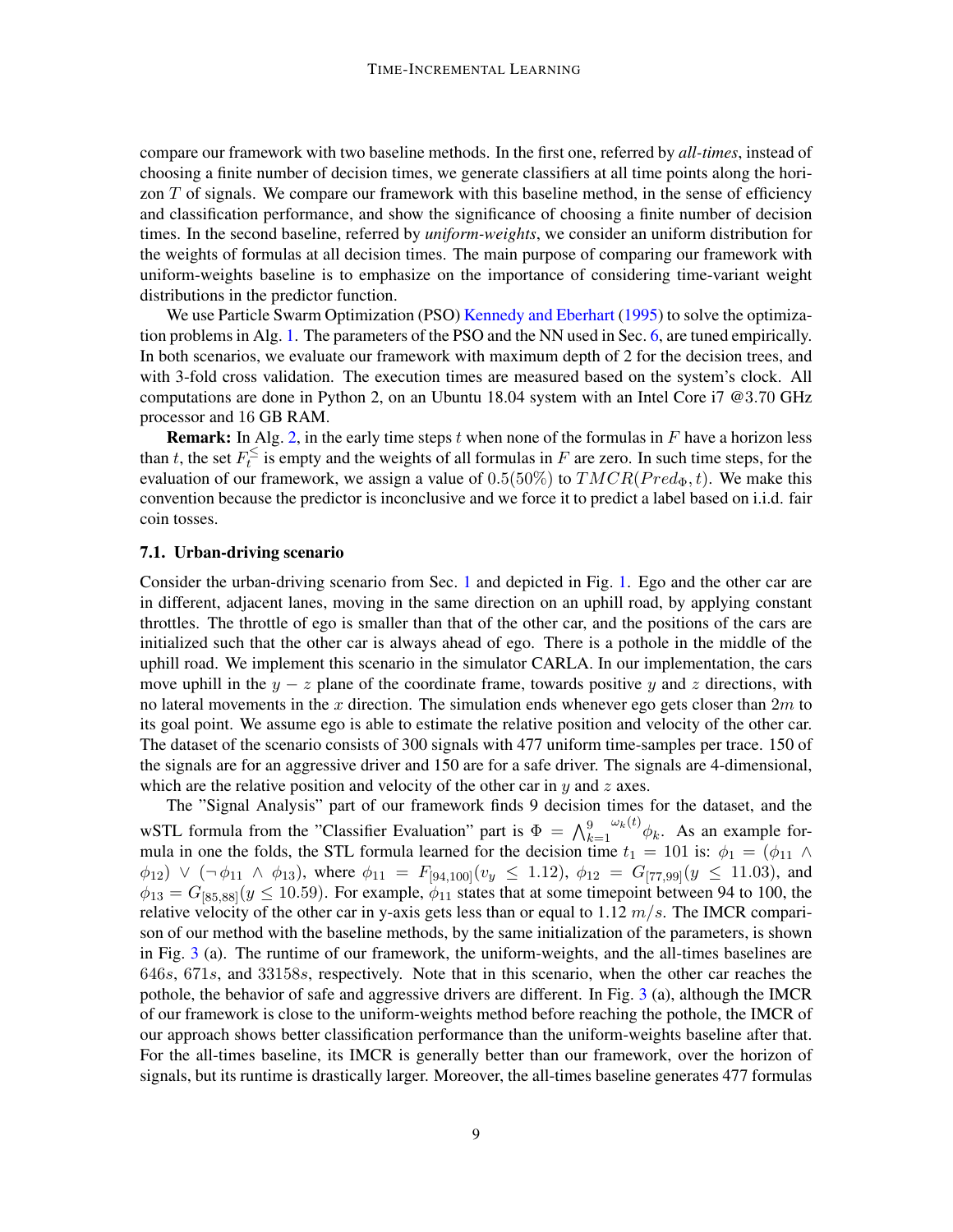for this scenario and learns their corresponding weight distributions, which requires exponentially larger memory than our framework that only has 9 formulas.

<span id="page-9-1"></span>

Figure 3: IMCR comparison of our framework with the baseline methods, in (a) urban-driving, and (b) naval surveillance scenarios.

### <span id="page-9-0"></span>7.2. Naval scenario

The naval surveillance problem was proposed in [Kong et al.](#page-11-9) [\(2016\)](#page-11-9), based on the scenarios from [Kowalska and Peel](#page-11-14) [\(2012\)](#page-11-14). The goal of the scenario is to detect the anomalous vessel behaviors from their trajectories. Normal trajectories belong to the vessels that approach from the open sea and head directly toward the harbor. Anomalous trajectories belong to the vessels that either veer to the island and then head to the harbor, or they approach other vessels in the passage between the peninsula and the island and then veer back to the open sea. The dataset of the scenario consists of 2000 signals, with 1000 normal and 1000 anomalous trajectories. The signals are represented as 2-dimensional trajectories with planar coordinates  $(x(t), y(t))$ , and they have 61 timepoints. The labels indicate the type of the vessel's behavior (normal or anomalous).

The "Signal Analysis" component of our framework finds 8 decision times (see Fig. [2](#page-4-0) (b)), and the final wSTL formula is  $\Phi = \bigwedge_{k=1}^{8}$  $\omega_k(t)$   $\phi_k$ . As an example formula in one of the folds, the learned STL formula for the decision time  $t_3 = 20$  is  $\phi_3 = (\phi_{31} \wedge \phi_{32}) \vee (\neg \phi_{31} \wedge \phi_{33})$ , where  $\phi_{31} = G_{[11,16]}(y > 23.33), \ \phi_{32} = F_{[15,18]}(y \leq 33.83), \$  and  $\phi_{33} = G_{[4,13]}(x > 42.69).$ The IMCR comparison of our framework with the two baseline methods, with the same parameter initialization, is shown in Fig.  $3$  (b). The runtime of our framework, the uniform-weights, and the all-times baselines are  $739s$  $739s$  $739s$ ,  $727s$ , and  $9747s$ , respectively. From Fig. 3 (b), it is clear that the IMCR of our framework is better than the uniform-weights method, all over the horizon of signals. Although the all-times baseline obtains better IMCR than our approach, its runtime and memory consumption are noticeably larger, as it generates 61 STL formulas and learns the corresponding weight distributions.

### 8. Conclusion

In this paper, we considered the problem of predicting the labels of prefix signals over time, given a dataset of labeled signals. Our proposed framework combines temporal logics and neural networks to construct a predictor for classifying the prefix signals. The effectiveness of our method was evaluated in an urban-driving and a naval surveillance scenario. In future work, we will explore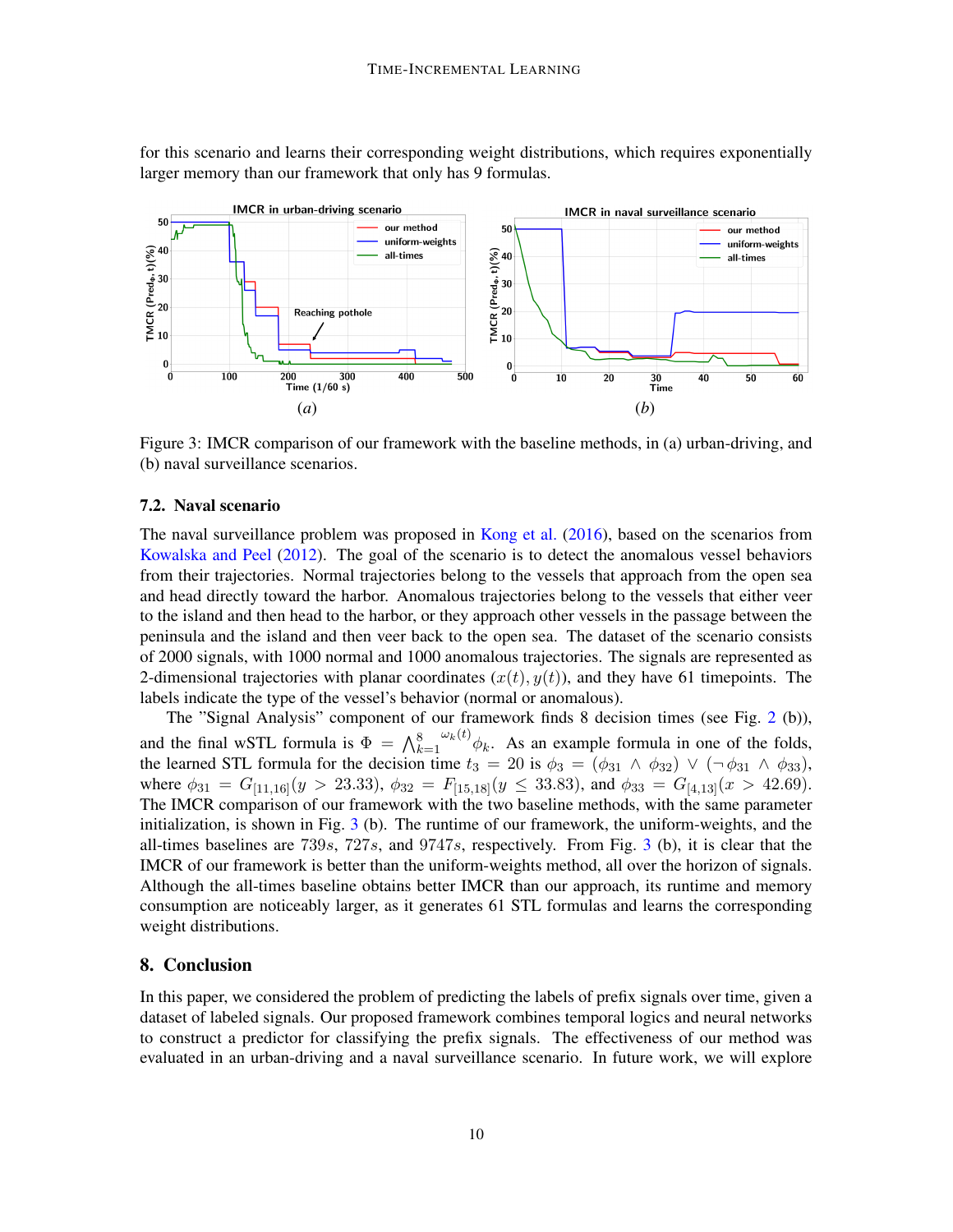advanced signal analysis techniques to find decision times. We will also explore other classification techniques as alternatives to the decision tree method, and evaluate their prediction performances.

## References

- <span id="page-10-4"></span>Erfan Aasi, Cristian Ioan Vasile, Mahroo Bahreinian, and Calin Belta. Classification of time-series data using boosted decision trees. *arXiv preprint arXiv:2110.00581*, 2021.
- <span id="page-10-7"></span>Eugene Asarin, Alexandre Donze, Oded Maler, and Dejan Nickovic. Parametric identification ´ of temporal properties. In *International Conference on Runtime Verification*, pages 147–160. Springer, 2011.
- <span id="page-10-9"></span>Nasim Baharisangari, Jean-Raphael Gaglione, Daniel Neider, Ufuk Topcu, and Zhe Xu. ¨ Uncertainty-aware signal temporal logic. *arXiv preprint arXiv:2105.11545*, 2021.
- <span id="page-10-5"></span>Alexey Bakhirkin, Thomas Ferrère, and Oded Maler. Efficient parametric identification for stl. In *Proceedings of the 21st International Conference on Hybrid Systems: Computation and Control (part of CPS Week)*, pages 177–186, 2018.
- <span id="page-10-2"></span>Ezio Bartocci, Luca Bortolussi, and Guido Sanguinetti. Data-driven statistical learning of temporal logic properties. In *International conference on formal modeling and analysis of timed systems*, pages 23–37. Springer, 2014.
- <span id="page-10-6"></span>Ezio Bartocci, Luca Bortolussi, Laura Nenzi, and Guido Sanguinetti. System design of stochastic models using robustness of temporal properties. *Theoretical Computer Science*, 587:3–25, 2015.
- <span id="page-10-8"></span>Giuseppe Bombara and Calin Belta. Signal clustering using temporal logics. In *International Conference on Runtime Verification*, pages 121–137. Springer, 2017.
- <span id="page-10-3"></span>Giuseppe Bombara, Cristian-Ioan Vasile, Francisco Penedo, Hirotoshi Yasuoka, and Calin Belta. A decision tree approach to data classification using signal temporal logic. In *Proceedings of the 19th International Conference on Hybrid Systems: Computation and Control*, pages 1–10, 2016.
- <span id="page-10-0"></span>Leo Breiman, Jerome Friedman, Charles J Stone, and Richard A Olshen. *Classification and regression trees*. CRC press, 1984.
- <span id="page-10-1"></span>Edmund M. Clarke, E Allen Emerson, and A Prasad Sistla. Automatic verification of finite-state concurrent systems using temporal logic specifications. *ACM Transactions on Programming Languages and Systems (TOPLAS)*, 8(2):244–263, 1986.
- <span id="page-10-12"></span>Marco Cuturi and Mathieu Blondel. Soft-dtw: a differentiable loss function for time-series. In *International Conference on Machine Learning*, pages 894–903. PMLR, 2017.
- <span id="page-10-10"></span>Alexandre Donze and Oded Maler. Robust satisfaction of temporal logic over real-valued signals. ´ In *International Conference on Formal Modeling and Analysis of Timed Systems*, pages 92–106. Springer, 2010.
- <span id="page-10-13"></span>Alexey Dosovitskiy, German Ros, Felipe Codevilla, Antonio Lopez, and Vladlen Koltun. Carla: An open urban driving simulator. *preprint arXiv:1711.03938*, 2017.
- <span id="page-10-11"></span>Georgios E Fainekos and George J Pappas. Robustness of temporal logic specifications for continuous-time signals. *Theoretical Computer Science*, 410(42):4262–4291, 2009.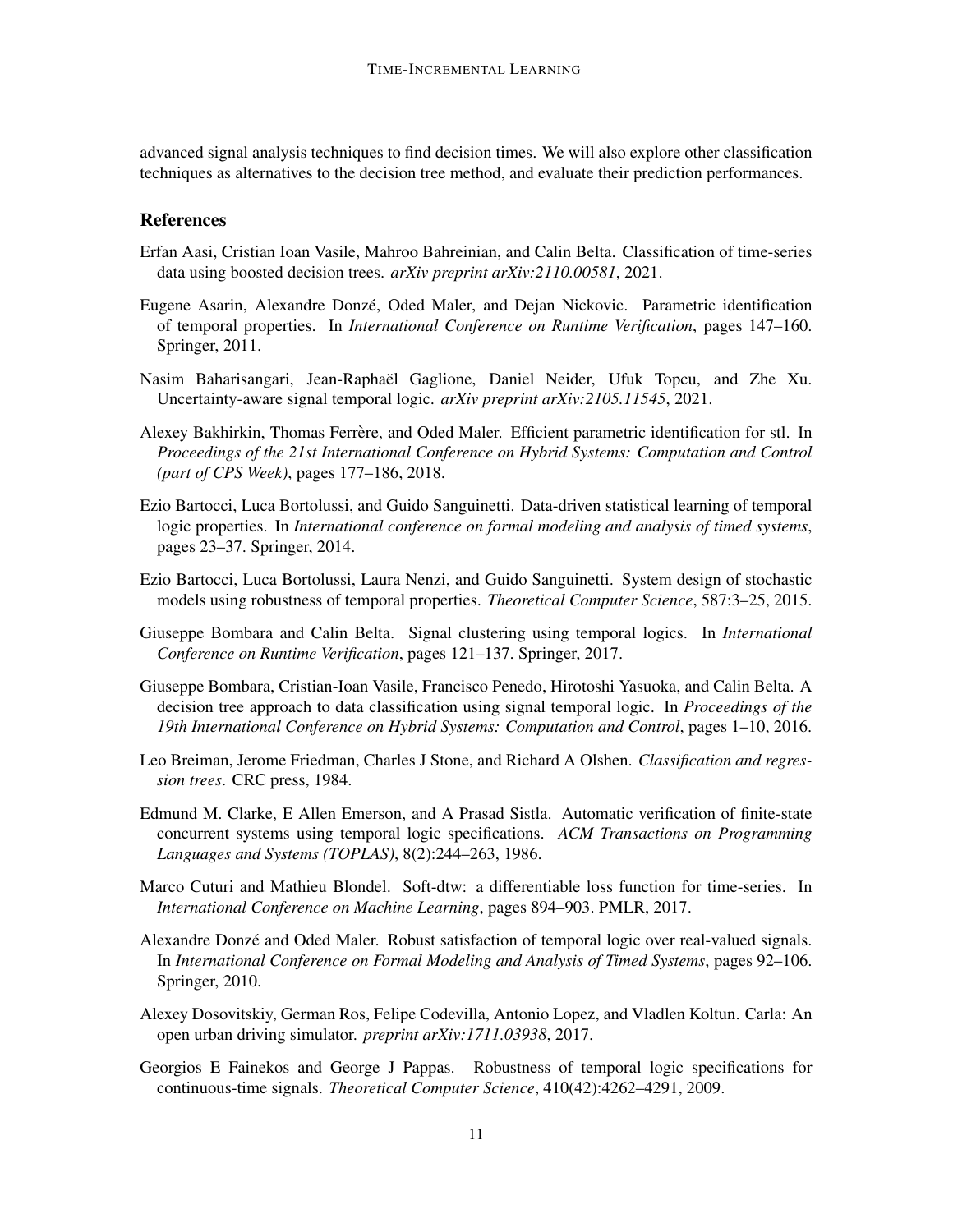- <span id="page-11-4"></span>Bardh Hoxha, Adel Dokhanchi, and Georgios Fainekos. Mining parametric temporal logic properties in model-based design for cyber-physical systems. *International Journal on Software Tools for Technology Transfer*, 20(1):79–93, 2018.
- <span id="page-11-5"></span>Susmit Jha, Ashish Tiwari, Sanjit A Seshia, Tuhin Sahai, and Natarajan Shankar. Telex: learning signal temporal logic from positive examples using tightness metric. *Formal Methods in System Design*, 54(3):364–387, 2019.
- <span id="page-11-7"></span>Xiaoqing Jin, Alexandre Donzé, Jyotirmoy V Deshmukh, and Sanjit A Seshia. Mining requirements from closed-loop control models. *IEEE Transactions on Computer-Aided Design of Integrated Circuits and Systems*, 34(11):1704–1717, 2015.
- <span id="page-11-13"></span>James Kennedy and Russell Eberhart. Particle swarm optimization. In *International Conference on Neural Networks*, volume 4, pages 1942–1948. IEEE, 1995.
- <span id="page-11-6"></span>Ahmet Ketenci and Ebru Aydin Gol. Synthesis of monitoring rules via data mining. In *American Control Conference*, pages 1684–1689, 2019.
- <span id="page-11-9"></span>Zhaodan Kong, Austin Jones, and Calin Belta. Temporal logics for learning and detection of anomalous behavior. *IEEE Transactions on Automatic Control*, 62(3):1210–1222, 2016.
- <span id="page-11-14"></span>Kira Kowalska and Leto Peel. Maritime anomaly detection using gaussian process active learning. In *International Conference on Information Fusion*, pages 1164–1171, 2012.
- <span id="page-11-12"></span>Alexis Linard and Jana Tumova. Active learning of signal temporal logic specifications. In *2020 IEEE 16th International Conference on Automation Science and Engineering (CASE)*, pages 779–785. IEEE, 2020.
- <span id="page-11-0"></span>Oded Maler and Dejan Nickovic. Monitoring temporal properties of continuous signals. In *Formal Techniques, Modelling and Analysis of Timed and Fault-Tolerant Systems*, pages 152–166. Springer, 2004.
- <span id="page-11-2"></span>Noushin Mehdipour, Cristian-Ioan Vasile, and Calin Belta. Specifying user preferences using weighted signal temporal logic. *IEEE Control Systems Letters*, 2020.
- <span id="page-11-11"></span>Sara Mohammadinejad, Jyotirmoy V Deshmukh, and Aniruddh G Puranic. Mining environment assumptions for cyber-physical system models. In *2020 ACM/IEEE 11th International Conference on Cyber-Physical Systems (ICCPS)*, pages 87–97. IEEE, 2020a.
- <span id="page-11-3"></span>Sara Mohammadinejad, Jyotirmoy V Deshmukh, Aniruddh G Puranic, Marcell Vazquez-Chanlatte, and Alexandre Donzé. Interpretable classification of time-series data using efficient enumerative techniques. In *Proceedings of the 23rd International Conference on Hybrid Systems: Computation and Control*, pages 1–10, 2020b.
- <span id="page-11-8"></span>Daniel Neider and Ivan Gavran. Learning linear temporal properties. In *2018 Formal Methods in Computer Aided Design (FMCAD)*, pages 1–10. IEEE, 2018.
- <span id="page-11-1"></span>Brian D Ripley. *Pattern recognition and neural networks*. Cambridge university press, 2007.
- <span id="page-11-10"></span>Marcell Vazquez-Chanlatte, Jyotirmoy V Deshmukh, Xiaoqing Jin, and Sanjit A Seshia. Logical clustering and learning for time-series data. In *International Conference on Computer Aided Verification*, pages 305–325. Springer, 2017.